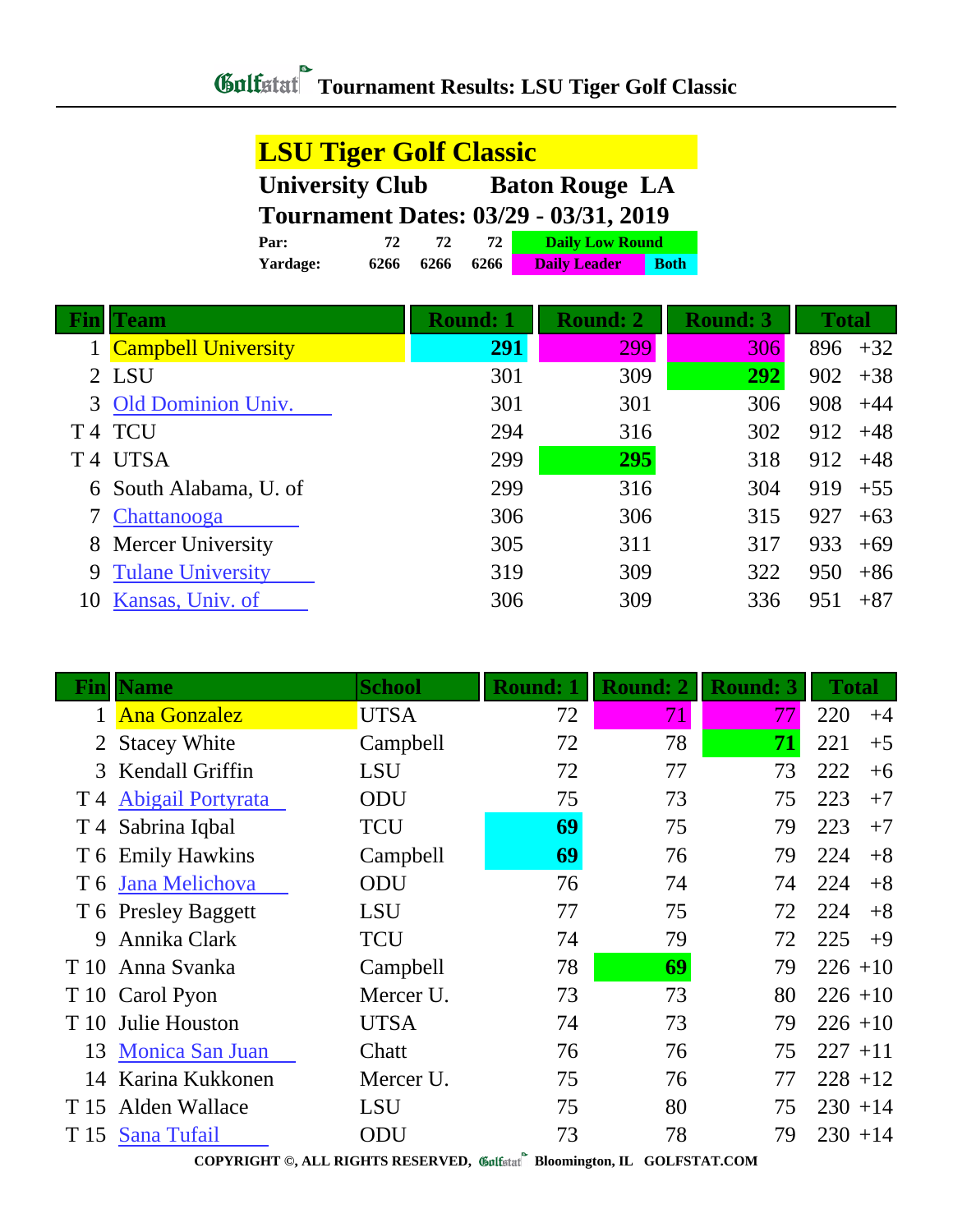## **Tournament Results: LSU Tiger Golf Classic**

| Fin  | <b>Name</b>                 | <b>School</b> | <b>Round: 1</b> | <b>Round: 2</b> | <b>Round: 3</b> | <b>Total</b> |
|------|-----------------------------|---------------|-----------------|-----------------|-----------------|--------------|
|      | T 15 Siti Shaari            | So Alabama    | 72              | 80              | 78              | $230 + 14$   |
| T 18 | <b>Charlotte De Corte</b>   | ODU           | 77              | 76              | 78              | $231 + 15$   |
| T 18 | <b>Haydyn Gibson</b>        | Tulane        | 73              | 77              | 81              | $231 + 15$   |
| T 18 | Kathleen Gallagher          | <b>LSU</b>    | 77              | 81              | 73              | $231 + 15$   |
| T 18 | <b>Kirsty Beckwith</b>      | Chatt         | 76              | 74              | 81              | $231 + 15$   |
| T 18 | <b>Maddy McDanel</b>        | Chatt         | 77              | 75              | 79              | $231 + 15$   |
|      | T 18 Mary Janiga            | Mercer U.     | 72              | 79              | 80              | $231 + 15$   |
|      | T 24 Caroline Berge         | So Alabama    | 76              | 82              | 74              | $232 + 16$   |
|      | T 24 Desiree Andersson      | Campbell      | 75              | 79              | 78              | $232 + 16$   |
| T 24 | <b>Jennifer Rosenberg</b>   | Tulane        | 81              | 70              | 81              | $232 + 16$   |
|      | T 24 Julie Hovland          | So Alabama    | 85              | 73              | 74              | $232 + 16$   |
| T 28 | <b>Brooke Nolte</b>         | <b>UTSA</b>   | 75              | 78              | 80              | $233 + 17$   |
| T 28 | Greta Bruner                | <b>TCU</b>    | 75              | 79              | 79              | $233 + 17$   |
| T 28 | Hannah Holzmann             | <b>UTSA</b>   | 78              | 73              | 82              | $233 + 17$   |
| T 28 | <b>Isabell Ekstrom</b>      | Campbell      | 76              | 76              | 81              | $233 + 17$   |
| T 28 | <b>Monica Dibildox</b>      | <b>LSU</b>    | 82              | 77              | 74              | $233 + 17$   |
| T 33 | Grace Do                    | <b>TCU</b>    | 76              | 84              | 74              | $234 + 18$   |
| T 33 | MacKenzie Peyton            | So Alabama    | 75              | 81              | 78              | $234 + 18$   |
| T 35 | <b>Mary Frances Chauvin</b> | <b>LSU</b>    | 82              | 75              | 79              | $236 + 20$   |
| T 35 | <b>Xinyun Yu</b>            | Kansas        | 75              | 78              | 83              | $236 + 20$   |
| T 37 | <b>Chome Phuchanbanchob</b> | Kansas        | 77              | 80              | 80              | $237 + 21$   |
| T 37 | Sera Tadokoro               | Kansas        | 79              | 72              | 86              | $237 + 21$   |
| 39   | <b>Leah Onosato</b>         | ODU           | 80              | 79              | 79              | $238 + 22$   |
|      | T 40 Laila Hrindova         | Mercer U.     | 81              | 77              | 81              | $239 + 23$   |
|      | T 40 Phisitk Pooratanaopa   | Kansas        | 79              | 78              | 82              | $239 + 23$   |
| T 40 | <b>Rheagan Hall</b>         | Chatt         | 77              | 81              | 81              | $239 + 23$   |
| T 43 | <b>Esme Hamilton</b>        | Chatt         | 77              | 83              | 80              | $240 + 24$   |
| T 43 | <b>Yi-Tsen Chou</b>         | Kansas        | 71              | 81              | 88              | $240 + 24$   |
|      | T 45 Page Morehead          | <b>LSU</b>    | 79              | 78              | 84              | $241 + 25$   |
|      | T 45 Sofia Goicoechea       | Tulane        | 79              | 77              | 85              | $241 + 25$   |
| 47   | <b>Laura Munoz</b>          | Tulane        | 82              | 81              | 79              | $242 + 26$   |
|      | 48 Valeria Pacheco          | <b>TCU</b>    | 83              | 83              | 77              | $243 + 27$   |
| 49   | Lexi Worrell                | So Alabama    | 76              | 83              | 85              | $244 + 28$   |
|      | T 50 Gabrielle Correia      | Tulane        | 84              | 81              | 81              | $246 + 30$   |
|      | T 50 Madison Kidd           | <b>UTSA</b>   | 81              | 83              | 82              | $246 + 30$   |